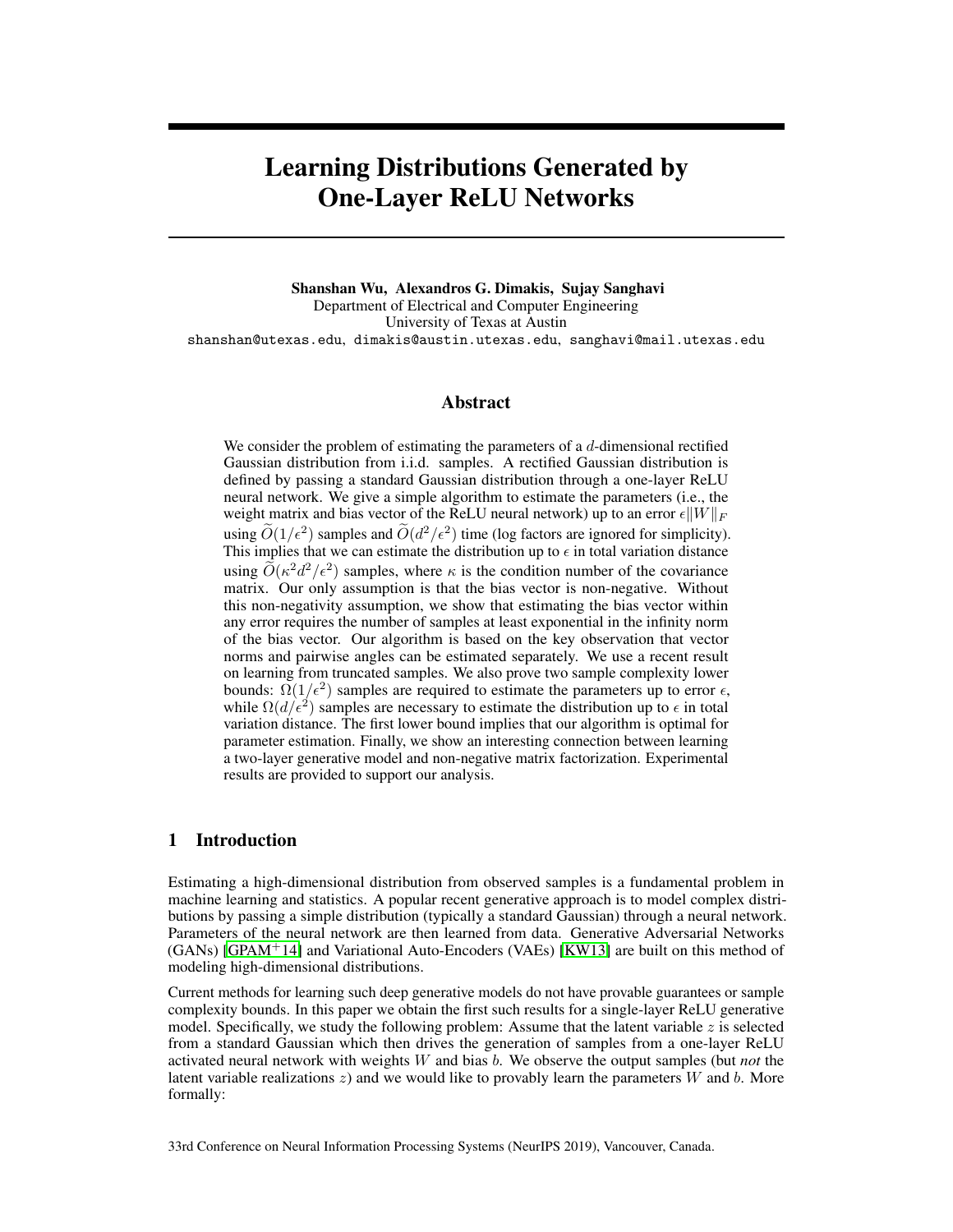**Definition 1.** Let  $W \in \mathbb{R}^{d \times k}$  be the weight matrix, and  $b \in \mathbb{R}^d$  be the bias vector. We define  $\mathcal{D}(W, b)$ as the distribution<sup>1</sup> of the random variable  $x \in \mathbb{R}^d$  generated as follows:

$$
x = \text{ReLU}(Wz + b), \text{ where } z \sim \mathcal{N}(0, I_k). \tag{1}
$$

Here  $z$  is a standard Gaussian random variable in  $\mathbb{R}^k$ , and  $I_k$  is a  $k$ -by- $k$  identity matrix.

Given n samples  $x_1, x_2, ..., x_n$  from some  $\mathcal{D}(W, b)$  with unknown parameters W and b, the goal is to estimate  $\tilde{W}$  and b from the given samples. Since the ReLU operation is not invertible<sup>2</sup>, estimating  $W$  and  $b$  via maximum likelihood is often intractable.

In this paper, we make the following contributions:

- We provide a simple and novel algorithm to estimate the parameters of  $\mathcal{D}(W, b)$  from i.i.d. samples, under the assumption that  $b$  is non-negative. Our algorithm (Algorithm 1) takes two steps. In Step 1, we estimate b and the row norms of  $W$  using a recent result on estimation from truncated samples (Algorithm 2). In Step 2, we estimate the angles between any two row vectors of W using a simple geometric result (Fact 1).
- We prove that the proposed algorithm needs  $\widetilde{O}(1/\epsilon^2)$  samples and  $\widetilde{O}(d^2/\epsilon^2)$  time, in order to estimate the parameter  $WW^T$  (reps. b) within an error  $\epsilon \|W\|_F^2$  (resp.  $\epsilon \|W\|_F$ ) (Theorem 1). This implies that (for the non-degenerate case) the total variation distance between the learned distribution and the ground truth is within an error  $\epsilon$  given  $\widetilde{O}(\kappa^2 d^2/\epsilon^2)$  samples, where  $\kappa$  is the condition number of  $WW^T$  (Corollary 1).
- Without the non-negativity assumption on  $b$ , we show that estimating the parameters of  $\mathcal{D}(W, b)$  within any error requires  $\Omega(\exp(\|\boldsymbol{b}\|_{\infty}^2))$  samples (Claim 2). Even when the bias vector  $b$  has negative components, our algorithm can still be used to recover part of the parameters with a small amount of samples (Section H.1).
- We prove two lower bounds on the sample complexity. The first lower bound (Theorem 2) says that  $\Omega(1/\epsilon^2)$  samples are required in order to estimate b up to error  $\epsilon \|W\|_F$ , which implies that our algorithm is optimal in estimating the parameters. The second lower bound (Theorem 3) says that  $\Omega(d/\epsilon^2)$  samples are required to estimate the distribution up to total variation distance  $\epsilon$ .
- We empirically evaluate our algorithm in terms of its dependence over the number of samples, dimension, and condition number (Figure 1). The empirical results are consistent with our analysis.
- We provide a new algorithm to estimate the parameters of a two-layer generative model (Algorithm 4 in Appendix H). Our algorithm uses ideas from non-negative matrix factorization (Claim 3).

Notation. We use capital letters to denote matrices and lower-case letters to denote vectors. We use [n] to denote the set  $\{1, 2, \dots, n\}$ . For a vector  $x \in \mathbb{R}^d$ , we use  $x(i)$  to denote its *i*-th coordinate. The  $\ell_p$  norm of a vector is defined as  $||x||_p = (\sum_i |x(i)|^p)^{1/p}$ . For a matrix  $W \in \mathbb{R}^{d \times k}$ , we use  $W(i, j)$  to denote its  $(i, j)$ -th entry. We use  $W(i, j) \in \mathbb{R}^k$  and  $W(:, j) \in \mathbb{R}^d$  to the denote the *i*-th row and the *j*-th column. The dot product between two vectors is  $\langle x, y \rangle = \sum_i x(i)y(i)$ . For any  $a \in \mathbb{R}$ , we use  $\mathbb{R}_{>a}$  to denote the set  $\mathbb{R}_{>a} := \{x \in \mathbb{R} : x > a\}$ . We use  $I_k \in \mathbb{R}^{k \times k}$  to denote an identity matrix.

## 2 Related Work

We briefly review the relevant work, and highlight the differences compared to our paper.

**Estimation from truncated samples.** Given a d-dimensional distribution D and a subset  $S \subseteq \mathbb{R}^d$ , truncation means that we can only observe samples from  $D$  if it falls in S. Samples falling outside  $S$  (and their counts in proportion) are not revealed. Estimating the parameters of a multivariate

<sup>&</sup>lt;sup>1</sup>It is also called as a rectified Gaussian distribution, and can be used in non-negative factor analysis [HK07].

<sup>&</sup>lt;sup>2</sup>If the activation function  $\sigma$  (e.g., sigmoid, leaky ReLU, etc.) is invertible, then  $\sigma^{-1}(X) \sim \mathcal{N}(b, WW^T)$ . In that case the problem becomes learning a Gaussian from samples.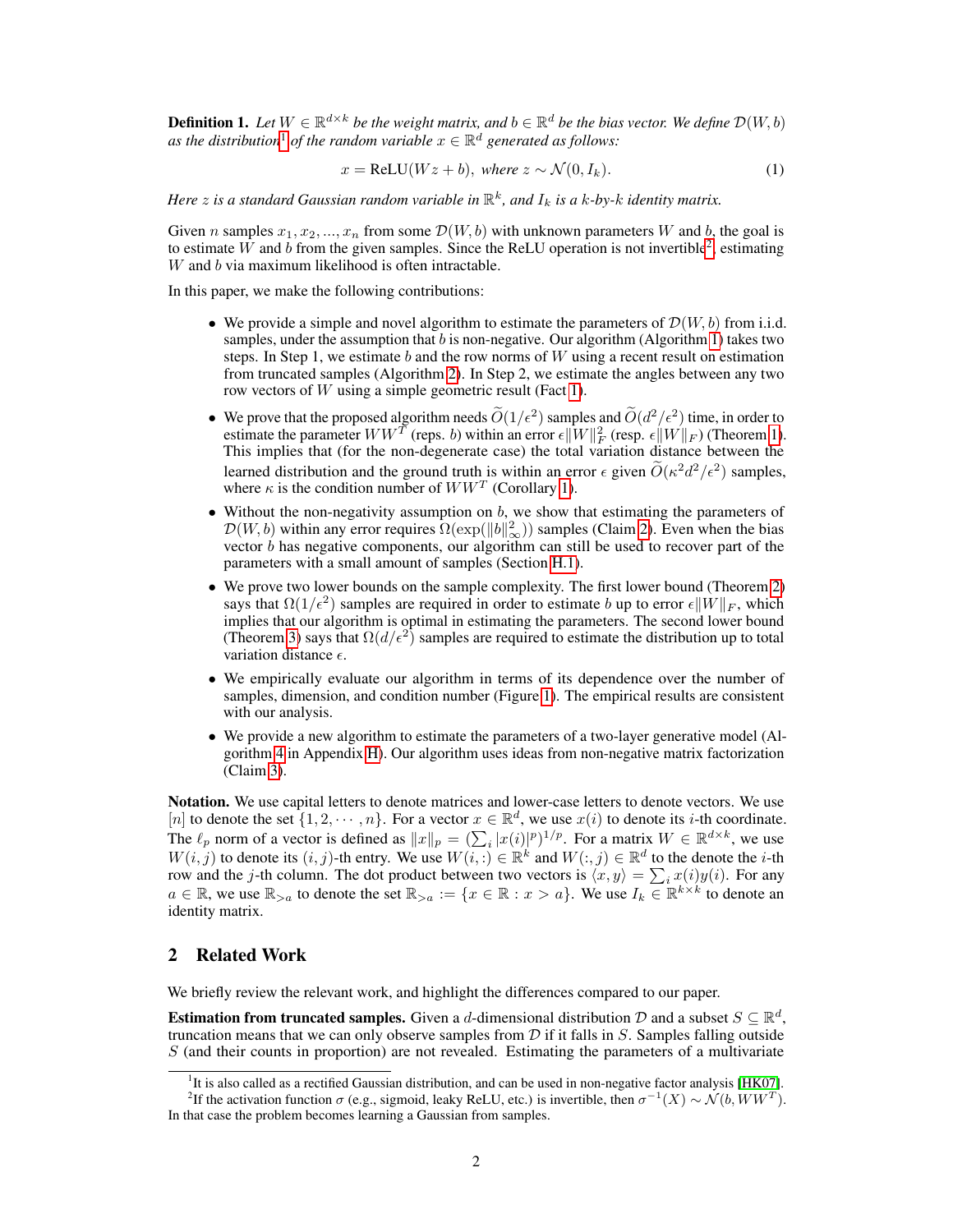normal distribution from truncated samples is a fundamental problem in statistics and a breakthrough was achieved recently [DGTZ18] on this problem. This is different from our problem because our samples are formed by *projecting* the samples of a multivariate normal distribution onto the positive orthant instead of *truncating* to the positive orthant. Nevertheless, a single coordinate of  $\mathcal{D}(W, b)$  can be viewed as a truncated univariate normal distribution (Definition 2). We use this observation and leverage on the recent results of [DGTZ18] to estimate b and the row norms of  $W$  (Section 4.2).

Learning ReLU neural networks. A recent series of work, e.g., [GMOV19, GKLW19, GKM18,  $LY17, ZSI<sup>+</sup>17, Sol17$ , considers the problem of estimating the parameters of a ReLU neural network given samples of the form  $\{(x_i, y_i)\}_{i=1}^n$ . Here  $(x_i, y_i)$  represents the input features and the output target, e.g.,  $y_i = \text{ReLU}(Wx_i + b)$ . This is a *supervised* learning problem, and hence, is different from our *unsupervised* density estimation problem.

Learning neural network-based generative models. Many approaches have been proposed to train a neural network to model complex distributions. Examples include GAN [GPAM<sup>+</sup>14] and its variants (e.g., WGAN [ACB17], DCGAN [RMC15], etc.), VAE [KW13], autoregressive models [OKK16], and reversible generative models [GCB<sup>+</sup>18]. All of those methods lack theoretical guarantees and explicit sample complexity bounds. A recent work [NWH18] proves that training an autoencoder via gradient descent can possibly recover a *linear* generative model. This is different from our setting, where we focus on *non-linear* generative models. Arya and Ankit [MR19] also consider the problem of learning from one-layer ReLU generative models. Their modeling assumption is different from ours. They assume that the bias vector  $b$  is a random variable whose distribution satisfies certain conditions. Besides, there is no distributional assumption on the hidden variable  $z$ . By contrast, in our model, both  $W$  and  $b$  are deterministic and unknown parameters. The randomness only comes from z which is assumed to follow a standard Gaussian distribution.

## 3 Identifiability

Our first question is whether W is identifiable from the distribution  $\mathcal{D}(W, b)$ . Claim 1 below implies that only  $\hat{W}W^T$  can be possibly identified from  $\mathcal{D}(W, b)$ .

**Claim 1.** For any matrices satisfying  $W_1 W_1^T = W_2 W_2^T$ , and any vector b,  $\mathcal{D}(W_1, b) = \mathcal{D}(W_2, b)$ .

*Proof.* Since  $W_1 W_1^T = W_2 W_2^T$ , there exists a unitary matrix  $Q \in \mathbb{R}^{k \times k}$  that satisfies  $W_2 = W_1 Q$ . Since  $z \sim \mathcal{N}(0, I_k)$ , we have  $Qz \sim \mathcal{N}(0, I_k)$ . The claim then follows.

Identifying the bias vector b from  $\mathcal{D}(W, b)$  can be impossible in some cases. For example, if W is a zero matrix, then any negative coordinate of  $b$  cannot be identified since it will be reset to zero after the ReLU operation. For the cases when  $b$  is identifiable, our next claim provides a lower bound on the sample complexity required to estimate the bias vector to be within an additive error  $\epsilon$ .

**Claim 2.** *For any value*  $\delta > 0$ *, there exists one-dimensional distributions*  $\mathcal{D}(1, b_1)$  *and*  $\mathcal{D}(1, b_2)$  *such that: (a)*  $|b_1 - b_2| = \delta$ ; (b) at least  $\Omega(\exp(b_1^2/2))$  samples are required to distinguish them.

*Proof.* Let  $b_1 < 0$  and  $b_2 = b_1 - \delta$ . It is easy to check that (a) holds. To show (b), note that the probability of observing a positive (i.e., nonzero) sample from  $\mathcal{D}(1, b_1)$  is upper bounded by  $\mathbb{P}[\text{ReLU}(z - |b_1|) > 0] = \mathbb{P}[z > |b_1|] \leq \exp(-b_1^2/2)$ , where the last step follows from the standard Gaussian tail bound [Wai19]. The same bound holds for  $\mathcal{D}(1, b_2)$ . To distinguish  $\mathcal{D}(1, b_1)$  and  $\mathcal{D}(1,b_2)$ , we need to observe at least one nonzero sample, which requires  $\Omega(\exp(b_1^2/2))$  samples.

Claim 2 indicates that in order to estimate the parameters within any error, the sample complexity should scale at least exponentially in  $||b||_{\infty}^2$ . This is true if b is allowed to take negative values. Intuitively, if b has large negative values, then most of the samples would be zeros. To avoid this exponential dependence, we now assume that the bias vector is *non-negative*. In Section 4, we give an algorithm to provably learn the parameters of  $\mathcal{D}(W, b)$  with a sample complexity that is polynomial in  $1/\epsilon$  and does not depend on the values of b. In Section H.1, we show that even when the bias vector has negative coordinates, our algorithm can still be able to recover part of the parameters with a small number of samples.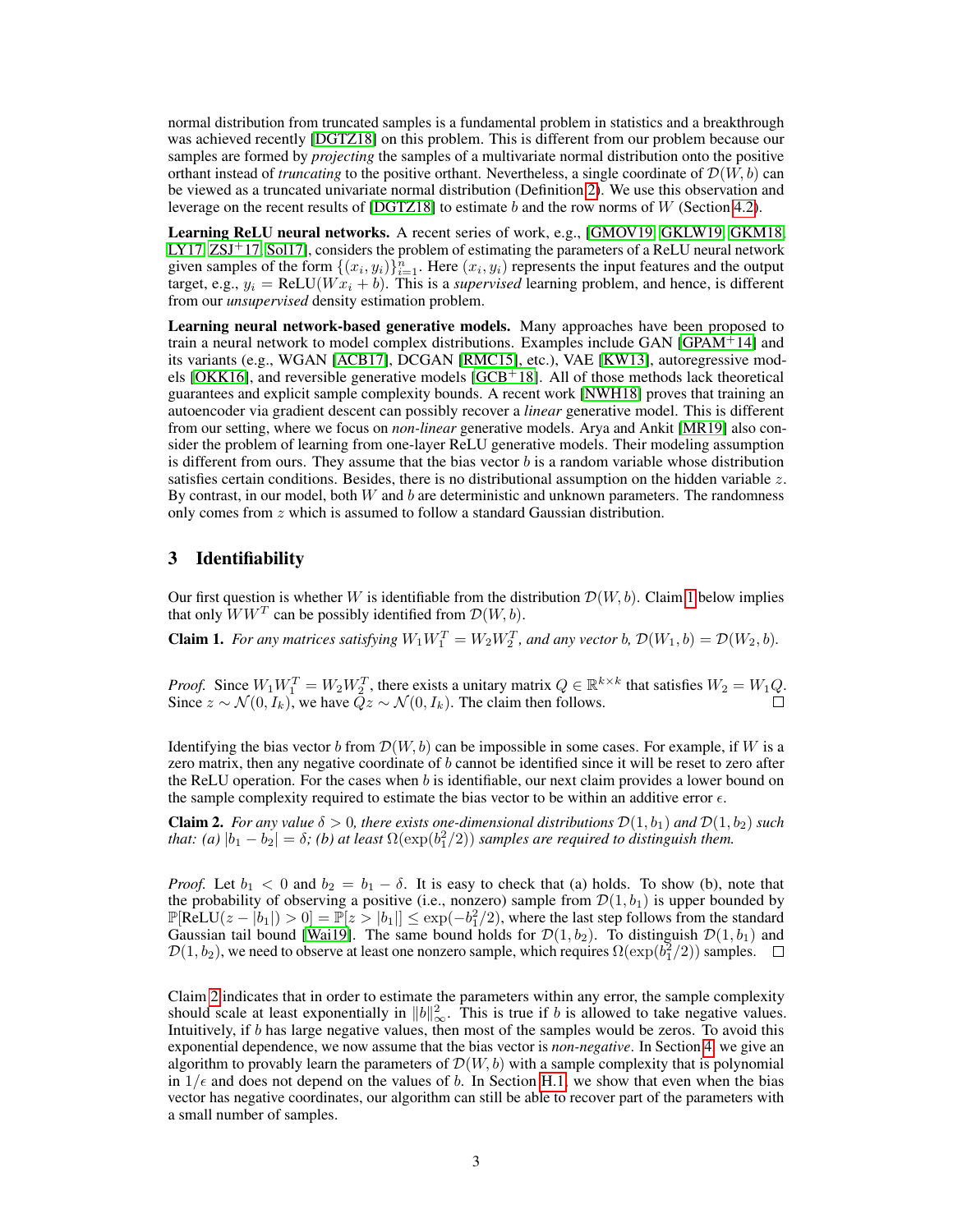# 4 Algorithm

In this section, we describe a novel algorithm to estimate  $WW^T \in \mathbb{R}^{d \times d}$  and  $b \in \mathbb{R}^d$  from i.i.d. samples of  $\mathcal{D}(W, b)$ . Our goal is to estimate  $WW^T$  instead of W since W is not identifiable (Claim 1). Our only assumption is that the true  $b$  is non-negative. As discussed in Claim 2, this assumption can potentially avoid the exponential dependence in the values of  $b$ . Note that our algorithm does not require to know the dimension  $k$  of the latent variable  $z$ . Omitted proofs can be found in the appendix.

### 4.1 Intuition

Let  $W(i, :) \in \mathbb{R}^k$  be the *i*-th row  $(i \in [d])$  of W. For any  $i < j \in [d]$ , the  $(i, j)$ -th entry of  $WW^T$  is

$$
\langle W(i,:), W(j,:) \rangle = ||W(i,:)||_2 ||W(j,:)||_2 \cos(\theta_{ij}), \tag{2}
$$

where  $\theta_{ij}$  is the angle between vectors  $W(i,:)$  and  $W(j,:)$ . Our key idea is to estimate the norms  $\|W(i, :)\|_2, \|W(j, :)\|_2$ , and the angles  $\theta_{ij}$  separately, as shown in Algorithm 1.

Estimating the row norms<sup>3</sup>  $\|W(i,:)\|_2$  as well as the *i*-th coordinate of the bias vector  $b(i) \in \mathbb{R}$  can be done by only looking at the  $i$ -th coordinate of the given samples. The idea is to view the problem as estimating the parameters of a univariate normal distribution from truncated samples<sup>4</sup>. This part of the algorithm is described in Section 4.2. To estimate  $\theta_{ij} \in [0, \pi)$  for every  $i < j \in [d]$ , we use a simple fact that the angle between any two vectors can be estimated from their inner products with a random Gaussian vector. Details of this part can be found in Section 4.3.

Algorithm 1: Learning a single-layer ReLU generative model

**Input:** *n* i.i.d. samples  $x_1, \dots, x_n \in \mathbb{R}^d$  from  $\mathcal{D}(W^*, b^*)$ ,  $b^*$  is non-negative. **Output:**  $\widehat{\Sigma} \in \mathbb{R}^{d \times d}$ ,  $\widehat{b} \in \mathbb{R}^d$ . 1 for  $i \leftarrow 1$  to d do 2 |  $S \leftarrow \{x_m(i), m \in [n] : x_m(i) > 0\};$  $\hat{b}(i), \hat{\Sigma}(i, i) \leftarrow \text{NormBiasEst}(S);$  $\mathbf{4} \left| \quad \widehat{b}(i) \leftarrow \max\left(0, \widehat{b}(i)\right);$ 5 end 6 for  $i < j \in [d]$  do 7  $\left| \quad \widehat{\theta}_{ij} \leftarrow \pi - \frac{2\pi}{n} \left( \sum_{m=1}^n \mathbb{1}(x_m(i) > \widehat{b}(i)) \mathbb{1}(x_m(j) > \widehat{b}(j)) \right);$  $\mathbf{s} \quad \Big| \quad \widehat{\Sigma}(i,j) \leftarrow \sqrt{\widehat{\Sigma}(i,i)\widehat{\Sigma}(j,j)} \cos(\widehat{\theta}_{ij});$  $\mathfrak{g} \quad \Big| \quad \widehat{\Sigma}(i,i) \leftarrow \widehat{\Sigma}(i,j);$ 10 end

#### **4.2** Estimate  $\|W(i, :)\|_2$  and  $b(i)$

Without loss of generality, we fix  $i = 1$  and describe how to estimate  $||W(1, \cdot)||_2 \in \mathbb{R}$  and  $b(1) \in \mathbb{R}$ by looking at the first coordinate of the given samples.

The starting point of our algorithm is the following observation. Suppose  $x \sim \mathcal{D}(W, b)$ , its first coordinate can be written as

$$
x(1) = \text{ReLU}(W(1,:)^{T}z + b(1)) = \text{ReLU}(y), \text{ where } y \sim \mathcal{N}(b(1), \|W(1,:)\|_{2}^{2}).
$$
 (3)

Because of the ReLU operation, we can only observe the samples of  $y$  when it is positive. Given samples of  $x(1) \in \mathbb{R}$ , let us keep the samples that have positive values (i.e., ignore the zero samples).

<sup>&</sup>lt;sup>3</sup>Without loss of generality, we can assume that  $||W(i, :)||_2 \neq 0$  for all  $i \in [d]$ . If  $W(i, :)$  is a zero vector, one can easily detect that and figure out the corresponding non-negative bias term.

<sup>&</sup>lt;sup>4</sup>Another idea is to use the median of the samples to estimate the *i*-th coordinate of the bias vector. This approach will give the same sample complexity bound as that of our proposed algorithm.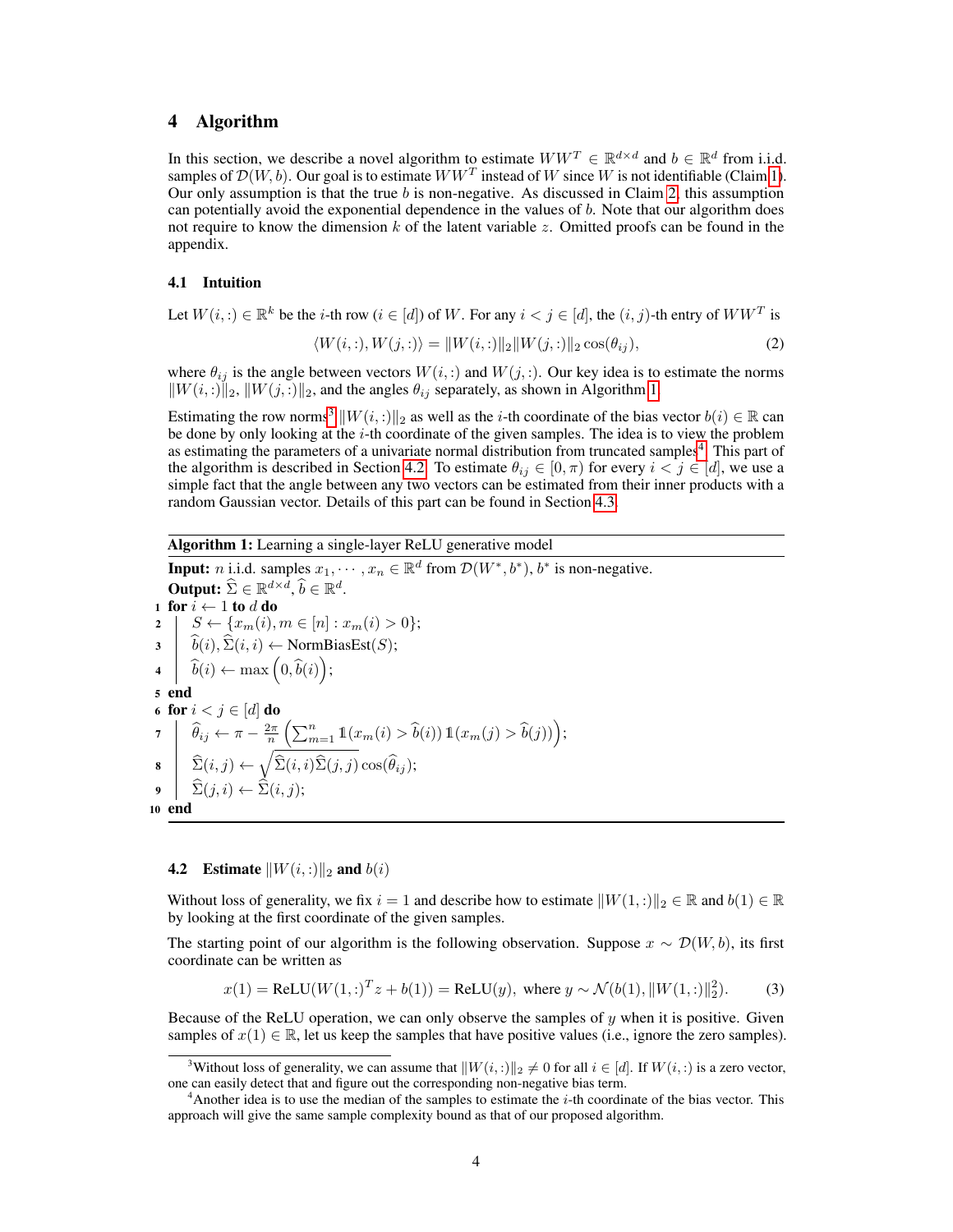Now the problem of estimating  $b(1)$  and  $||W(1, :)||_2$  is equivalent to estimating the parameters of a one-dimensional normal distribution using samples falling in the set  $\mathbb{R}_{>0} := \{x \in \mathbb{R} : x > 0\}.$ 

Recently Daskalakis et al. [DGTZ18] gave an efficient algorithm for estimating the mean and covariance matrix of a multivariate Gaussian distribution from truncated samples. We adapt their algorithm for the specific problem described above. Before describing the details, we start with a formal definition of the truncated (univariate) normal distribution.

**Definition 2.** The univariate normal distribution  $N(\mu, \sigma^2)$  has probability density function

$$
\mathcal{N}(\mu, \sigma^2; x) = \frac{1}{\sqrt{2\pi\sigma^2}} \exp\left(-\frac{1}{2\sigma^2}(x-\mu)^2\right), \quad \text{for } x \in \mathbb{R}.
$$
 (4)

Given a measurable set  $S \subseteq \mathbb{R}$ , the S-truncated normal distribution  $\mathcal{N}(\mu, \sigma^2, S)$  is defined as

$$
\mathcal{N}(\mu, \sigma^2, S; x) = \begin{cases} \frac{\mathcal{N}(\mu, \sigma^2; x)}{\int_S \mathcal{N}(\mu, \sigma^2; y) dy} & \text{if } x \in S \\ 0 & \text{if } x \notin S \end{cases} \tag{5}
$$

We are now ready to describe the algorithm in [DGTZ18] applied to our problem. The pseudocode is given in Algorithm 2. The algorithm is essentially maximum likelihood by projected stochastic gradient descent (SGD). Given a sample  $x \sim \mathcal{N}(\mu^*, \sigma^{*2}, S)$ , let  $\ell(\mu, \sigma; x)$  be the negative log-likelihood that x is from  $\mathcal{N}(\mu, \sigma^2, S)$ , then  $\ell(\mu, \sigma; x)$  is a convex function with respect to a reparameterization  $v = [1/\sigma^2, \mu/\sigma^2] \in \mathbb{R}^2$ . We use  $\ell(v; x)$  to denote the negative log-likelihood after this reparameterization. Let  $\bar{\ell}(v) = \mathbb{E}_x[\ell(v; x)]$  be the expected negative log-likelihood. Although it is intractable to compute  $\bar{\ell}(v)$ , its gradient  $\nabla \bar{\ell}(v)$  with respect to v has a simple unbiased estimator. Specifically, define a random vector  $g \in \mathbb{R}^2$  as

$$
g = -\begin{bmatrix} -x^2/2\\ x \end{bmatrix} + \begin{bmatrix} -z^2/2\\ z \end{bmatrix}, \text{ where } x \sim \mathcal{N}(\mu^*, \sigma^{*2}, S), z \sim \mathcal{N}(\mu, \sigma^2, S). \tag{6}
$$

We have that  $\nabla \overline{\ell}(v) = \mathbb{E}_{x,z}[g]$ , i.e., g is an unbiased estimator of  $\nabla \overline{\ell}(v)$ .

Eq. (6) indicates that one can maximize the log-likelihood via SGD, however, in order to efficiently perform this optimization, we need three extra steps.

First, the convergence rate of SGD depends on the expected gradient norm  $\mathbb{E}[\Vert g \Vert_2^2]$  (Theorem 14.11) of [SSBD14]). In order to maintain a small gradient norm, we transform the given samples to a new space (so that the empirical mean and variance is well-controlled) and perform optimization in that space. After the optimization is done, the solution is transformed back to the original space. Specifically, given samples  $x_1, \dots, x_n \sim \mathcal{N}(\mu^*, \sigma^{*2}, \mathbb{R}_{>0})$ , we transform them as

$$
x_i \to \frac{x_i - \hat{\mu}_0}{\hat{\sigma}_0}
$$
, where  $\hat{\mu}_0 = \frac{1}{n} \sum_{i=1}^n x_i$ ,  $\hat{\sigma}_0^2 = \frac{1}{n} \sum_{i=1}^n (x_i - \hat{\mu}_0)^2$ . (7)

In the transformed space, the problem becomes estimating parameters of a normal distribution with samples truncated to the set  $\mathbb{R}_{>-\widehat{\mu}_0/\widehat{\sigma}_0} = \{x \in \mathbb{R} : x > -\widehat{\mu}_0/\widehat{\sigma}_0\}.$ 

Second, we need to control the strong-convexity of the objective function. This is done by projecting the parameters onto a domain where the strong-convexity is bounded. The domain  $D_r$  is parameterized by  $r > 0$  and is defined as

$$
D_r = \{ v \in \mathbb{R}^2 : 1/r \le v(1) \le r, |v(2)| \le r \}. \tag{8}
$$

According to [DGTZ18, Section 3.4],  $r = O(\ln(1/\alpha)/\alpha^2)$  is a hyper-parameter that only depends on  $\alpha = \int_S \mathcal{N}(\mu^*, \sigma^{*2}; y) dy$  (i.e., the probability mass of original truncation set S). In our setting, we have  $\alpha \ge 1/2$ . This is because the original truncation set is  $\mathbb{R}_{>0}$  and  $\mu^* = b(1) \ge 0$ . A large value of r would lead to a small strong-convexity parameter. In our experiments, we set  $r = 3$ .

Third, a single run of the projected SGD algorithm only guarantees a constant probability of success. To amplify the probability of success to  $1 - \delta/d$ , a standard procedure is to repeat the algorithm  $O(\ln(d/\delta))$  times. This procedure is illustrated in Step 2-5 in Algorithm 2.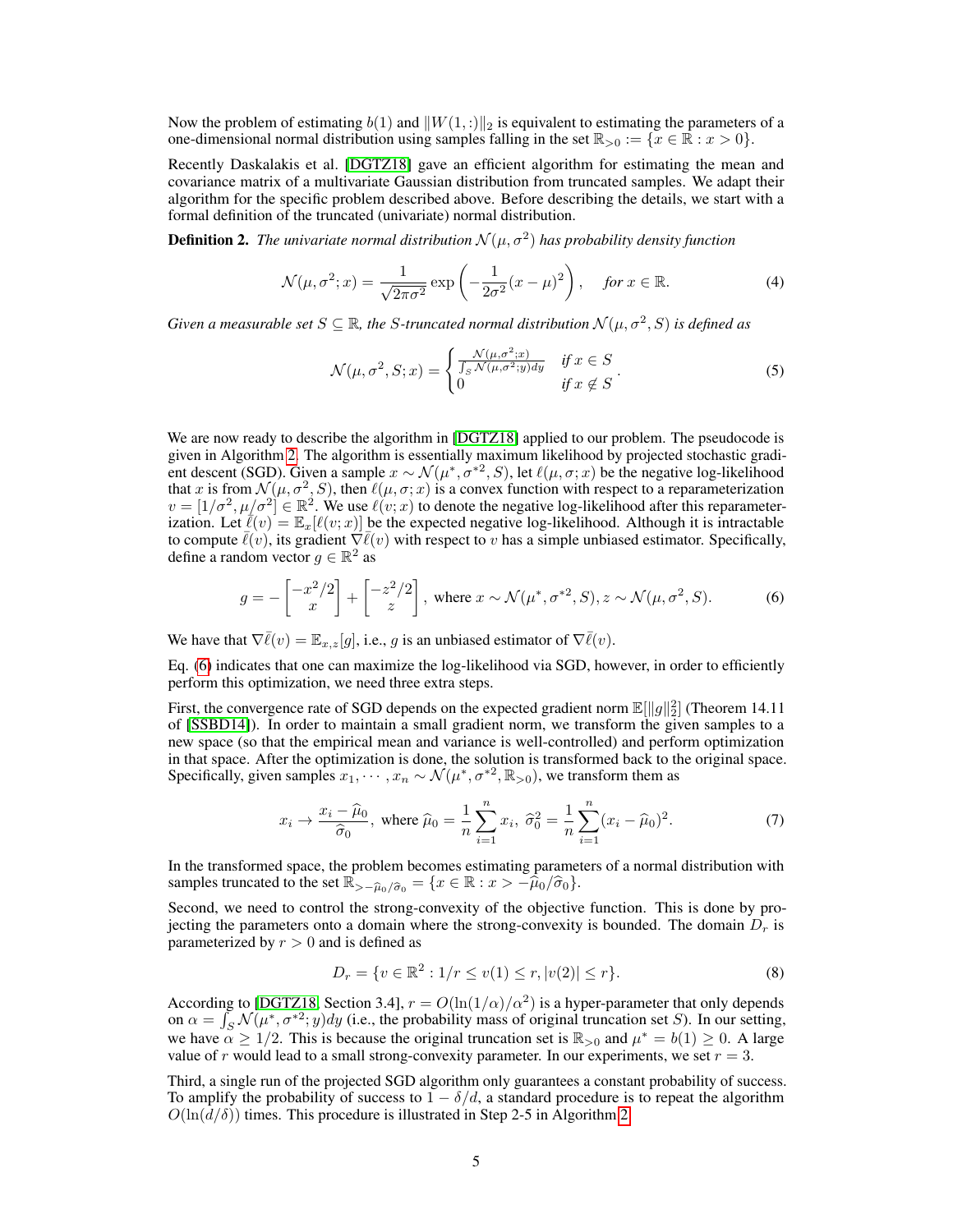| <b>Algorithm 2: NormBiasEst</b>                                                         | <b>Algorithm 3: ProjSGD</b>                                                                                        |
|-----------------------------------------------------------------------------------------|--------------------------------------------------------------------------------------------------------------------|
| <b>Input:</b> Samples from $\mathcal{N}(\mu, \sigma^2, \mathbb{R}_{>0})$ .              |                                                                                                                    |
| <b>Output:</b> $\widehat{\mu} \in \mathbb{R}, \widehat{\sigma^2} \in \mathbb{R}$ .      | <b>Input:</b> $T = \widetilde{O}(\ln(d/\delta)/\epsilon^2), \lambda > 0.$<br><b>Output:</b> $v \in \mathbb{R}^2$ . |
| 1 Shift and rescale the samples using $(7)$ ;                                           | 1 Initialize $v^{(0)} = [1, 0] \in \mathbb{R}^2$ ;                                                                 |
| 2 Split the samples into $B = O(\ln(d/\delta))$<br>batches:                             | 2 for $t \leftarrow 1$ to T do<br>$3 \mid g^{(t)} \leftarrow$ Estimate the gradient using (6);                     |
| 3 For batch $i \in [B]$ , run ProjSGD to get<br>$v_i \in \mathbb{R}^2$ ;                | 4 $v^{(t)} \leftarrow v^{(t-1)} - g^{(t)} / (\lambda \cdot t);$                                                    |
| $\{s \leftarrow \{v_1, \cdots, v_B\};\$                                                 | $\mathbf{s} \mid v^{(t)} \leftarrow \text{Project } v^{(t)}$ to the domain in                                      |
| 5 $\hat{v} \leftarrow \arg \min_{v_i \in S} \sum_{j \in [B]}   v_i - v_j  _2;$          | (8);                                                                                                               |
| 6 Transform $\hat{v}$ back to the original space;                                       | 6 end                                                                                                              |
| 7 $\hat{\mu} \leftarrow \hat{v}(2)/\hat{v}(1), \hat{\sigma}^2 \leftarrow 1/\hat{v}(1);$ | 7 $v \leftarrow \sum_{t=1}^{T} v^{(t)}/T;$                                                                         |
|                                                                                         |                                                                                                                    |

**Lemma 1.** *For any*  $\epsilon \in (0,1)$  *and*  $\delta \in (0,1)$ *, Algorithm 1 takes*  $n = \widetilde{O}\left(\frac{1}{\epsilon^2} \ln\left(\frac{d}{\delta}\right)\right)$  *samples from*  $\mathcal{D}(W^*, b^*)$  (for some non-negative  $b^*$ ) and outputs  $\widehat{b}(i)$  and  $\widehat{\Sigma}(i, i)$  for all  $i \in [d]$  that satisfy

$$
(1 - \epsilon) \|W^*(i, :)\|_2^2 \le \widehat{\Sigma}(i, i) \le (1 + \epsilon) \|W^*(i, :)\|_2^2, \quad |\widehat{b}(i) - b^*(i)| \le \epsilon \|W^*(i, :)\|_2 \tag{9}
$$
  
with probability at least  $1 - \delta$ .

#### **4.3** Estimate  $\theta_{ij}$

To estimate the angle between any two vectors  $W^*(i,:)$  and  $W^*(j,:)$  (where  $i \neq j \in [d]$ ), we will use the following result.

**Fact 1.** (Lemma 6.7 in [WS11]). Let  $z \sim \mathcal{N}(0, I_k)$  be a standard Gaussian random variable in  $\mathbb{R}^k$ . *For any two non-zero vectors*  $u, v \in \mathbb{R}^k$ , the following holds:

$$
\mathbb{P}\limits_{z \sim \mathcal{N}(0, I_k)} [u^T z > 0 \text{ and } v^T z > 0] = \frac{\pi - \theta}{2\pi}, \text{ where } \theta = \arccos\left(\frac{\langle u, v \rangle}{\|u\|_2 \|v\|_2}\right). \tag{10}
$$

Fact 1 says that the angle between any two vectors can be estimated from the sign of their inner products with a Gaussian random vector. Let  $x \sim \mathcal{D}(W^*, b^*)$ , since  $b^*$  is assumed to be non-negative, Fact 1 gives an unbiased estimator for the pairwise angles.

**Lemma 2.** Suppose that  $x \sim \mathcal{D}(W^*, b^*)$  and that  $b^* \in \mathbb{R}^d$  is non-negative, for all  $i \neq j \in [d]$ ,

$$
\mathbb{P}_{x \sim \mathcal{D}(W^*,b^*)}[x(i) > b^*(i) \text{ and } x(j) > b^*(j)] = \frac{\pi - \theta_{ij}^*}{2\pi},\tag{11}
$$

 $\Box$ 

*where*  $\theta_{ij}^*$  *is the angle between vectors*  $W^*(i,:)$  *and*  $W^*(j,:)$ *.* 

*Proof.* Since  $x(i) = \text{ReLU}(W^*(i,:)^T z + b^*(i))$  and  $b^*$  is non-negative, we have

LHS = 
$$
\underset{z \sim \mathcal{N}(0, I_k)}{\mathbb{P}} [W^*(i, :)^T z > 0 \text{ and } W^*(j, :)^T z > 0] = \frac{\pi - \theta_{ij}^*}{2\pi} = \text{RHS},
$$
 (12)

where the second equality follows from Fact 1.

Lemma 2 gives an unbiased estimator of  $\theta_{ij}^*$ , however, it requires knowing the true bias vector  $b^*$ . In the previous section, we give an algorithm that can estimate  $b^*(i)$  within an additive error of  $\epsilon \|W^*(i,:)\|_2$  for all  $i \in [d]$ . Fortunately, this is good enough for estimating  $\theta^*_{ij}$  within an additive error of  $\epsilon$ , as indicated by the following lemma.

**Lemma 3.** *Let*  $x \sim \mathcal{D}(W^*, b^*)$ , where  $b^*$  is non-negative. Suppose that  $\hat{b} \in \mathbb{R}^d$  is non-negative and *satisfies*  $|\hat{b}(i) - b^*(i)| \le \epsilon \|W^*(i, :)\|_2$  *for all*  $i \in [d]$  *and some*  $\epsilon > 0$ *. Then for all*  $i \ne j \in [d]$ *,* 

$$
\left| \mathbb{P}[x(i) > \widehat{b}(i) \text{ and } x(j) > \widehat{b}(j)] - \mathbb{P}[x(i) > b^*(i) \text{ and } x(j) > b^*(j)] \right| \le \epsilon. \tag{13}
$$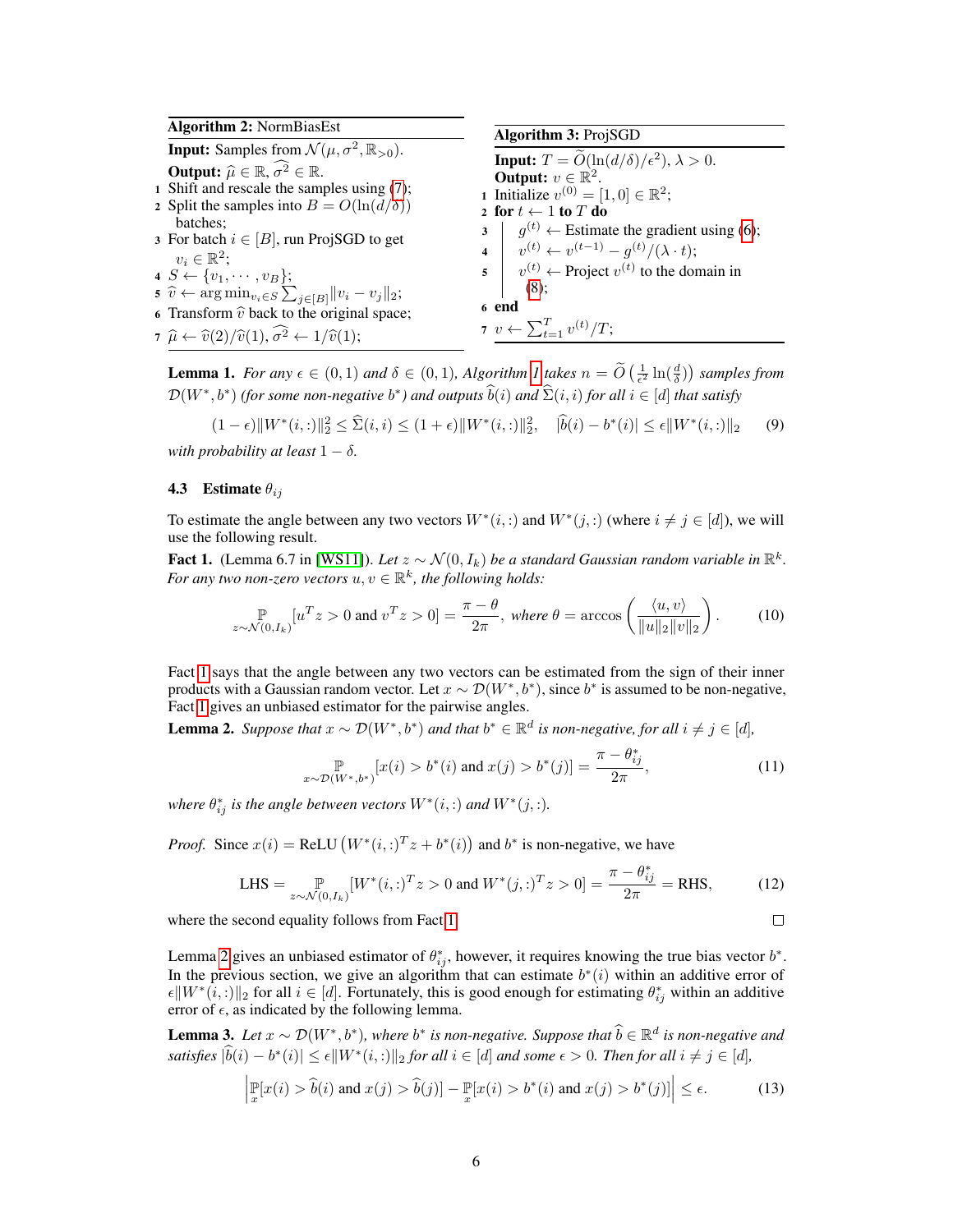Let  $\mathbb{1}(\cdot)$  be the indicator function, e.g.,  $\mathbb{1}(x > 0) = 1$  if  $x > 0$  and is 0 otherwise. Given samples  ${x_m}_{m=1}^n$  of  $\mathcal{D}(W^*, b^*)$  and an estimated bias vector  $\hat{b}$ , Lemma 2 and 3 implies that  $\theta_{ij}^*$  can be estimated as

$$
\widehat{\theta}_{ij} = \pi - \frac{2\pi}{n} \sum_{m=1}^{n} \mathbb{1}(x_m(i) > \widehat{b}(i) \text{ and } x_m(j) > \widehat{b}(j)).
$$
\n(14)

The following lemma shows that the estimated  $\hat{\theta}_{ij}$  is close to the true  $\theta^*_{ij}$ .

**Lemma 4.** *For a fixed pair of*  $i \neq j \in [d]$ *, for any*  $\epsilon, \delta \in (0, 1)$ *, suppose*  $\hat{b}$  *satisfies the condition in Lemma* 3, given  $80 \ln(2/\delta)/\epsilon^2$  samples, with probability at least  $1 - \delta$ ,  $|\cos(\hat{\theta}_{ij}) - \cos(\theta_{ij}^*)| \le \epsilon$ .

# 4.4 Estimate  $WW^T$  and b

Our overall algorithm is given in Algorithm 1. In the first for-loop, we estimate the row norms of  $W^*$ and  $b^*$ . In the second for-loop, we estimate the angles between any two row vectors of  $W^*$ .

**Theorem 1.** *For any*  $\epsilon \in (0,1)$  *and*  $\delta \in (0,1)$ *, Algorithm 1 takes*  $n = \widetilde{O}\left(\frac{1}{\epsilon^2} \ln\left(\frac{d}{\delta}\right)\right)$  *samples from*  $\mathcal{D}(W^*, b^*)$  (for some non-negative  $b^*$ ) and outputs  $\widehat{\Sigma} \in \mathbb{R}^{d \times d}$  and  $\widehat{b} \in \mathbb{R}^d$  that satisfy

$$
\|\hat{\Sigma} - W^* W^{*T}\|_F \le \epsilon \|W^*\|_F^2, \quad \|\hat{b} - b^*\|_2 \le \epsilon \|W^*\|_F \tag{15}
$$

with probability at least  $1 - \delta$ . Algorithm  $1$  runs in time  $\widetilde{O}\left(\frac{d^2}{\epsilon^2}\right)$  $\frac{d^2}{\epsilon^2} \ln(\frac{d}{\delta})$  and space  $\widetilde{O}\left(\frac{d}{\epsilon^2} \ln(\frac{d}{\delta}) + d^2\right)$ .

Theorem 1 characterizes the sample complexity to achieve a small parameter estimation error. We are also interested in the distance between the estimated distribution and the true distribution. Let  $TV(A, B)$  be the total variation (TV) distance between two distributions A and B. Note that in order for the TV distance to be meaningful<sup>5</sup>, we restrict ourselves to the non-degenerate case, i.e., when W is a full-rank square matrix. The following corollary characterizes the number of samples used by our algorithm in order to achieve a small TV distance.

**Corollary 1.** Suppose that  $W^* \in \mathbb{R}^{d \times d}$  is full-rank. Let  $\kappa$  be the condition number of  $W^*W^{*T}$ . For *any*  $\epsilon \in (0, 1/2]$  *and*  $\delta \in (0, 1)$ *, Algorithm 1 takes*  $n = \widetilde{O}\left(\frac{\kappa^2 d^2}{\epsilon^2}\right)$  $\frac{a^2d^2}{\epsilon^2}\ln(\frac{d}{\delta})\right)$  samples from  $\mathcal{D}(W^*,b^*)$ *(for some non-negative*  $b^*$ *) and outputs a distribution*  $\mathcal{D}(\widehat{\Sigma}^{1/2}, \widehat{b})$  *that satisfies* 

$$
\text{TV}\left(\mathcal{D}(\widehat{\Sigma}^{1/2}, \widehat{b}), \ \mathcal{D}(W^*, b^*)\right) \le \epsilon,\tag{16}
$$

with probability at least  $1 - \delta$ . Algorithm 1 runs in time  $\widetilde{O}\left(\frac{\kappa^2 d^4}{\epsilon^2}\right)$  $\frac{2d^4}{\epsilon^2}\ln(\frac{d}{\delta})\Big)$  and space  $\widetilde{O}\left(\frac{\kappa^2 d^3}{\epsilon^2}\right)$  $\frac{2d^3}{\epsilon^2}\ln(\frac{d}{\delta})\bigg).$ 

## 5 Lower Bounds

In the previous section, we gave an algorithm to estimate  $W^*W^{*T}$  and  $b^*$  using i.i.d. samples from  $\mathcal{D}(W^*, b^*)$ , and analyzed its sample complexity. In this section, we provide lower bounds for this density estimation problem. More precisely, we want to know: how many samples are necessary if we want to learn  $\mathcal{D}(W^*, b^*)$  up to some error measure  $\epsilon$ ?

Before stating our lower bounds, we first formally define a framework for distribution learning<sup>6</sup>. Let S be a class of distributions. Let  $d$  be some distance function between the two distributions (or between the parameters of the two distributions). We say that a distribution learning algorithm learns S with sample complexity  $m(\epsilon)$  if for any distribution  $p \in S$ , given  $m(\epsilon)$  i.i.d. samples from p, it constructs a distribution q such that  $d(p, q) \leq \epsilon$  with success probability at least 2/3<sup>7</sup>.

<sup>&</sup>lt;sup>5</sup>The TV distance between two different degenerate distributions can be a constant. As an example, let  $\mathcal{N}(0,\Sigma_1)$  and  $\mathcal{N}(0,\Sigma_2)$  be two Gaussian distributions in  $\mathbb{R}^d$ . If both  $\Sigma_1,\Sigma_2$  have rank smaller than  $d$ , then  $TV(\mathcal{N}(0, \Sigma_1), \mathcal{N}(0, \Sigma_2)) = 1$  as long as  $\Sigma_1 \neq \Sigma_2$ .

<sup>&</sup>lt;sup>6</sup>This can be viewed as the standard PAC-learning framework [Val84].

 $7$ We focus on constant success probability here as standard techniques can be used to boost the success probability to  $1 - \delta$  with an extra multiplicative factor  $\ln(1/\delta)$  in the sample complexity.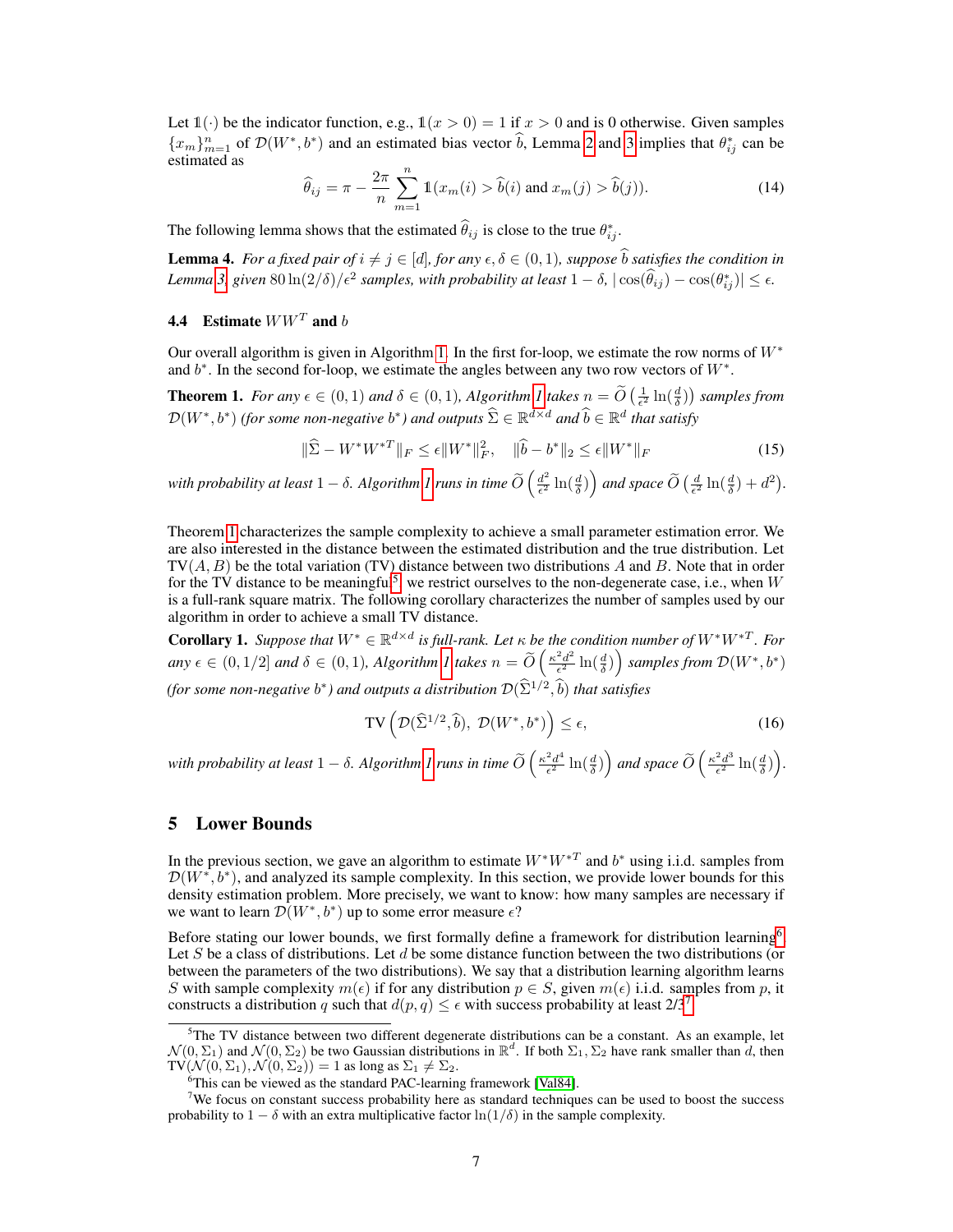We have analyzed the performance of Algorithm 1 in terms of two distance metrics: the distance in the parameter space (Theorem 1), and the TV distance between two distributions (Corollary 1). Accordingly, we will provide two sample complexity lower bounds.

**Theorem 2.** *(Lower bound for parameter estimation). Let*  $\sigma > 0$  *be a fixed and known scalar. Let*  $I_d$  *be the identity matrix in*  $\mathbb{R}^d$ . Let  $S := \{ \mathcal{D}(W, b) : W = \sigma I_d, b \in \mathbb{R}^d \text{ non-negative} \}$  *be a class of distributions in*  $\mathbb{R}^d$ . Any algorithm that learns S to satisfy  $\|\hat{b} - b^*\|_2 \le \epsilon \|W^*\|_F$  with success *probability at least 2/3 requires*  $\Omega(1/\epsilon^2)$  *samples.* 

**Theorem 3.** *(Lower bound for distribution estimation). Let*  $S := \{ \mathcal{D}(W, 0) : W \in \mathbb{R}^{d \times d} \}$  full rank be a set of distributions in  $\mathbb{R}^d$ . Any algorithm that learns S within total variation distance  $\epsilon$  and *success probability at least 2/3 requires*  $\Omega(d/\epsilon^2)$  *samples.* 

Comparing the sample complexity achieved by our algorithm (Theorem 1 and Corollary 1) and the above lower bounds, we can see that 1) our algorithm matches the lower bound (up to log factors) for parameter estimation; 2) there is a gap between our sample complexity and the lower bound for TV distance. There are two possible reasons why this gap shows up.

- The lower bound given in Theorem 3 may be loose. In fact, since learning a  $d$ -dimensional Gaussian distribution up to TV distance  $\epsilon$  requires  $\Theta(d^2/\epsilon^2)$  samples (this is both sufficient and necessary  $[ABDH<sup>+</sup>18]$ ), it is reasonable to guess that learning rectified Gaussian distributions also requires at least  $\Omega(d^2/\epsilon^2)$  samples. It is thus interesting to see if one can show a better lower bound than  $\Omega(d/\epsilon^2)$ .
- Our sample complexity of learning  $\mathcal{D}(W, b)$  up to TV distance  $\epsilon$  also depends on the condition number  $\kappa$  of  $WW^T$ . Intuitively, this  $\kappa$  dependence shows up because our algorithm estimates  $WW<sup>T</sup>$  entry-by-entry instead of estimating the matrix as a whole. Besides, our algorithm is a *proper* learning algorithm, meaning that the output distribution belongs to the family  $\mathcal{D}(W, b)$ . By contrast, the lower bound proved in Theorem 3 considers any *non-proper* learning algorithm, i.e., there is no constraint on the output distribution. One interesting direction for future research is to see if one can remove this  $\kappa$  dependence.

# 6 Experiments

In this section, we provide empirical results to verify the correctness of our algorithm as well as the analysis. Code to reproduce our result  $^8$  can be found at [https://github.com/wushanshan/](https://github.com/wushanshan/densityEstimation) [densityEstimation](https://github.com/wushanshan/densityEstimation).

We evaluate three performance metrics, as shown in Figure 1. The first two metrics measure the error between the estimated parameters and the ground truth. Specifically, we compute the estimation errors analyzed in Theorem 1:  $\|\hat{\Sigma} - W^*W^{*T}\|_F / \|W\|_F^2$  and  $\|\hat{b} - b\|_2 / \|W\|_F$ . Besides the parameter estimation error, we are also interested in the TV distance analyzed in Corollary 1: TV  $(\mathcal{D}(\widehat{\Sigma}^{1/2}, \widehat{b}), \mathcal{D}(W^*, b^*))$ . It is difficult to compute the TV distance exactly, so we instead compute an upper bound of it. Let  $KL(A||B)$  denote the KL divergence between two distributions. Let  $\Sigma^* = W^*W^{*T}$ . Assuming that both  $\Sigma^*$  and  $\widehat{\Sigma}$  are full-rank, we have

$$
\mathrm{TV}\left(\mathcal D(\widehat \Sigma^{1/2}, \widehat b),\ \mathcal D(W^*, b^*)\right)\leq \mathrm{TV}\left(\mathcal N(\widehat b, \widehat \Sigma), \mathcal N(b^*, \Sigma^*)\right)\leq \sqrt{\mathrm{KL}\left(\mathcal N(\widehat b, \widehat \Sigma)||\mathcal N(b^*, \Sigma^*)\right)/2}.
$$

The first inequality follows from the data-processing inequality given in Lemma 7 of Appendix F (see also [ABDH<sup>+</sup>18, Fact A.5]): for any function f and random variables  $X, Y$  over the same space,  $TV(f(X), f(Y)) \leq TV(X, Y)$ . The second inequality follows from the Pinsker's inequality [Tsy09, Lemma 2.5].

Sample Efficiency. The left plot of Figure 1 shows that both the parameter estimation errors and the KL divergence decrease when we have more samples. Our experimental setting is simple: we set the dimension as  $d = k = 5$  and the condition number as 1; we generate  $W^*$  as a random orthonormal matrix; we generate  $b^*$  as a random normal vector, followed by a ReLU operation (to ensure non-negativity). This plot indicates that our algorithm is able to accurately estimate the true parameters and obtain a distribution that is close to the true distribution in TV distance.

<sup>&</sup>lt;sup>8</sup>The hyper-parameters are  $B = 1$  (in Algorithm 2),  $r = 3$  and  $\lambda = 0.1$  (in Algorithm 3).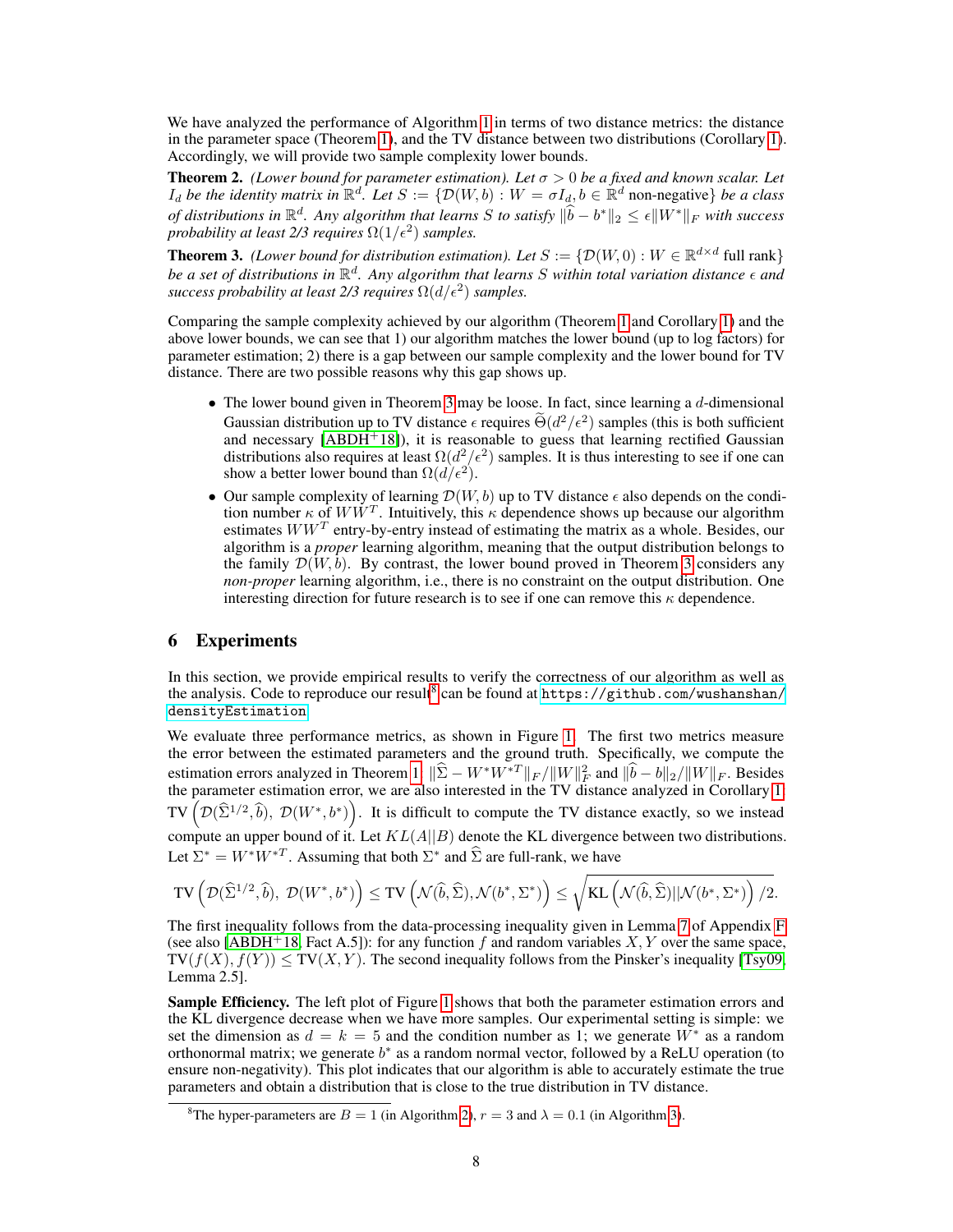

Figure 1: Best viewed in color. Empirical performance of our algorithm with respect to three parameters: number of samples n, dimension d, and the condition number κ. Left: Fix  $d = 5$  and  $\mathbf{k} = 1$ . **Middle:** Fix  $n = 5 \times 10^5$  and  $\kappa = 1$ . **Right:** Fix  $n = 5 \times 10^5$  and  $d = 5$ . Every point shows the mean and standard deviation across 10 runs. Each run corresponds to a different  $\dot{W}^*$  and  $b^*$ .

**Dependence on Dimension.** In the middle plot of Figure 1, we use  $5 \times 10^5$  samples and keep the condition number to be 1. We then increase the dimension ( $d = k$ ) from 5 to 25. Both  $W^*$  and  $b^*$ are generated in the same manner as the previous plot. As shown in the middle plot, the parameter estimation errors maintain the same value while the KL divergence increases as the dimension increases. This is consistent with our analysis, because the sample complexity in Theorem 1 is dimension-free (ignoring the log factor) while the sample complexity in Corollary 1 depends on  $d^2$ .

**Dependence on Condition Number.** In the right plot of Figure 1, we keep the dimension  $d = k = 5$ and the number of samples  $5 \times 10^5$  fixed. We then increase the condition number  $\kappa$  of  $W^*W^{*T}$ . This plot shows the same trend as the middle plot, i.e., the parameter estimation errors remain the same while the KL divergence increases as  $\kappa$  increases, which is again consistent with our analysis. The number of samples required to achieve an additive estimation error (Theorem 1) does not depend on  $\kappa$ , while the sample complexity to guarantee a small TV distance (Corollary 1) depends on  $\kappa^2$ .

# 7 Conclusion

A popular generative model nowadays is defined by passing a standard Gaussian random variable through a neural network. In this paper we are interested in the following fundamental question: Given samples from this distribution, is it possible to recover the parameters of the underlying neural network? We designed a new algorithm to provably recover the parameters of a single-layer ReLU generative model from i.i.d. samples, under the assumption that the bias vector is non-negative. We analyzed the sample complexity of the proposed algorithm in terms of two error metrics: parameter estimation error and total variation distance. Sample complexity lower bounds and experimental results are provided to support our analysis.

There are many questions that one could ask here. For example, what happens if the bias vector has negative values? What if the generative model has two layers? What if the samples are noisy? We summarized our thoughts on some problems in Appendix H. In particular, we showed an interesting connection between learning a two-layer generative model and non-negative matrix factorization.

While our focus here is parameter recovery, one interesting direction for future work is to see whether one can directly estimate the distribution in some distance without first estimating the parameters. Another interesting direction is to develop provable learning algorithms for the agnostic setting instead of the realizable setting. Besides designing new algorithms, analyzing the existing algorithms, e.g., GANs, VAEs, and reversible generative models, is also an important research direction.

## 8 Acknowledgements

This research has been supported by NSF Grants 1302435, 1564000, and 1618689, DMS 1723052, CCF 1763702, AF 1901292 and research gifts by Google, Western Digital and NVIDIA.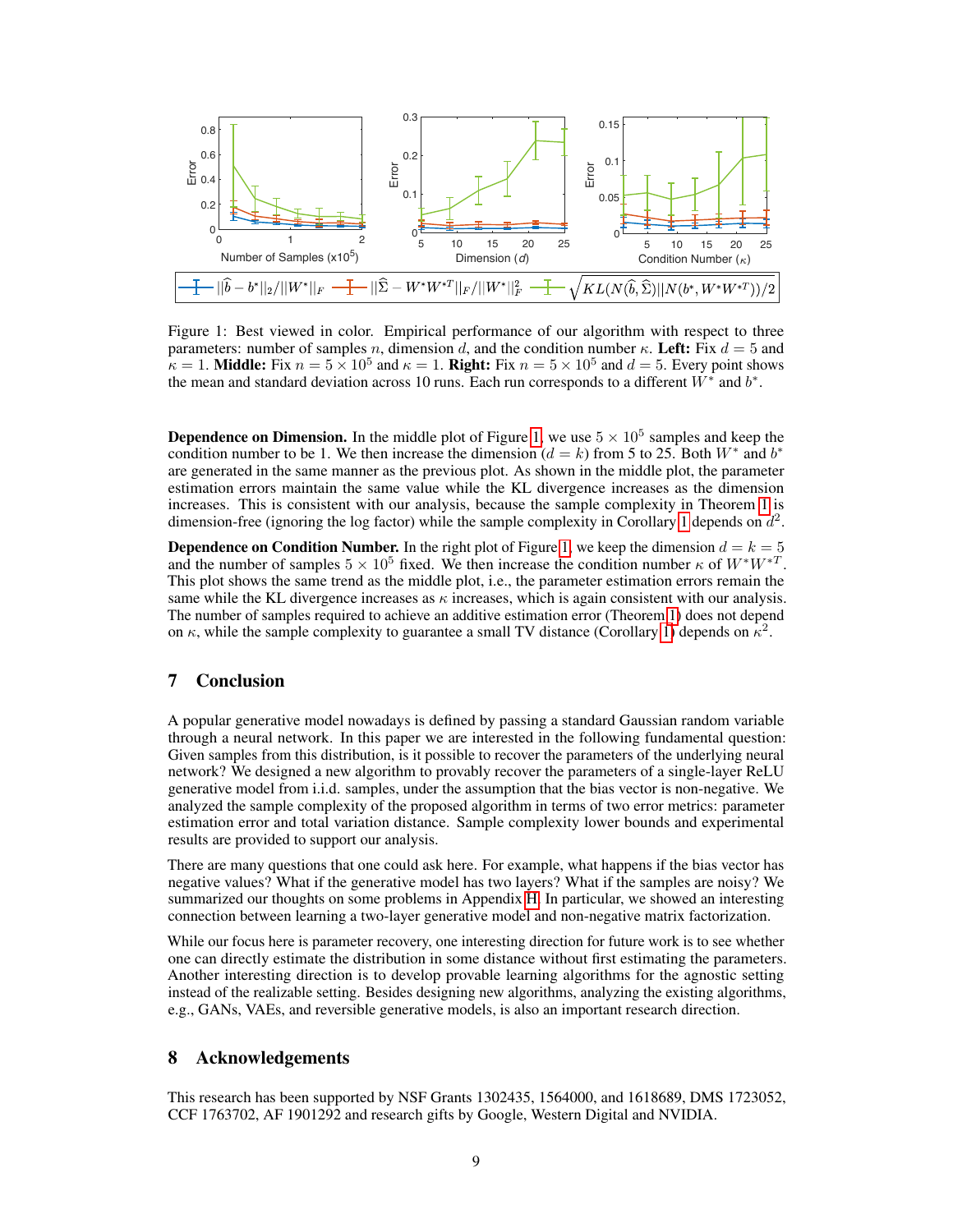# **References**

- [ABDH+18] Hassan Ashtiani, Shai Ben-David, Nicholas Harvey, Christopher Liaw, Abbas Mehrabian, and Yaniv Plan. Nearly tight sample complexity bounds for learning mixtures of gaussians via sample compression schemes. In *Advances in Neural Information Processing Systems*, pages 3412–3421, 2018.
	- [ACB17] Martin Arjovsky, Soumith Chintala, and Léon Bottou. Wasserstein gan. *arXiv preprint arXiv:1701.07875*, 2017.
- [AGKM12] Sanjeev Arora, Rong Ge, Ravindran Kannan, and Ankur Moitra. Computing a nonnegative matrix factorization–provably. In *Proceedings of the forty-fourth annual ACM symposium on Theory of computing*, pages 145–162. ACM, 2012.
	- [CS09] Youngmin Cho and Lawrence K Saul. Kernel methods for deep learning. In *Advances in neural information processing systems*, pages 342–350, 2009.
- [DGTZ18] Constantinos Daskalakis, Themis Gouleakis, Chistos Tzamos, and Manolis Zampetakis. Efficient statistics, in high dimensions, from truncated samples. In *2018 IEEE 59th Annual Symposium on Foundations of Computer Science (FOCS)*, pages 639–649. IEEE, 2018.
- [DMR18] Luc Devroye, Abbas Mehrabian, and Tommy Reddad. The total variation distance between high-dimensional gaussians. *arXiv preprint arXiv:1810.08693*, 2018.
	- [DS04] David Donoho and Victoria Stodden. When does non-negative matrix factorization give a correct decomposition into parts? In *Advances in neural information processing systems*, pages 1141–1148, 2004.
- [Duc19] John Duchi. Lecture notes for statistics 311/electrical engineering 377. [https:](https://stanford.edu/class/stats311/lecture-notes.pdf) [//stanford.edu/class/stats311/lecture-notes.pdf](https://stanford.edu/class/stats311/lecture-notes.pdf), March 13, 2019.
- [GCB<sup>+</sup>18] Will Grathwohl, Ricky TQ Chen, Jesse Betterncourt, Ilya Sutskever, and David Duvenaud. Ffjord: Free-form continuous dynamics for scalable reversible generative models. *arXiv preprint arXiv:1810.01367*, 2018.
- [GKLW19] Rong Ge, Rohith Kuditipudi, Zhize Li, and Xiang Wang. Learning two-layer neural networks with symmetric inputs. In *International Conference on Learning Representations*, 2019.
- [GKM18] Surbhi Goel, Adam Klivans, and Raghu Meka. Learning one convolutional layer with overlapping patches. In *International Conference on Machine Learning*, 2018.
- [GMOV19] Weihao Gao, Ashok Makkuva, Sewoong Oh, and Pramod Viswanath. Learning onehidden-layer neural networks under general input distributions. In *Proceddings of the 22nd International Conference on Artificial Intelligence and Statistics (AISTATS)*, pages 1950–1959, 2019.
- [GPAM<sup>+</sup>14] Ian Goodfellow, Jean Pouget-Abadie, Mehdi Mirza, Bing Xu, David Warde-Farley, Sherjil Ozair, Aaron Courville, and Yoshua Bengio. Generative adversarial nets. In *Advances in neural information processing systems*, pages 2672–2680, 2014.
	- [HK07] Markus Harva and Ata Kabán. Variational learning for rectified factor analysis. *Signal Processing*, 87(3):509–527, 2007.
	- [KW13] Diederik P Kingma and Max Welling. Auto-encoding variational bayes. *arXiv preprint arXiv:1312.6114*, 2013.
	- [LY17] Yuanzhi Li and Yang Yuan. Convergence analysis of two-layer neural networks with relu activation. In *Advances in Neural Information Processing Systems*, pages 597–607, 2017.
	- [MR19] Arya Mazumdar and Ankit Singh Rawat. Learning and recovery in the relu model. In *Proceedings of 57th Annual Allerton Conference on Communication, Control, and Computing, 2019*, 2019.